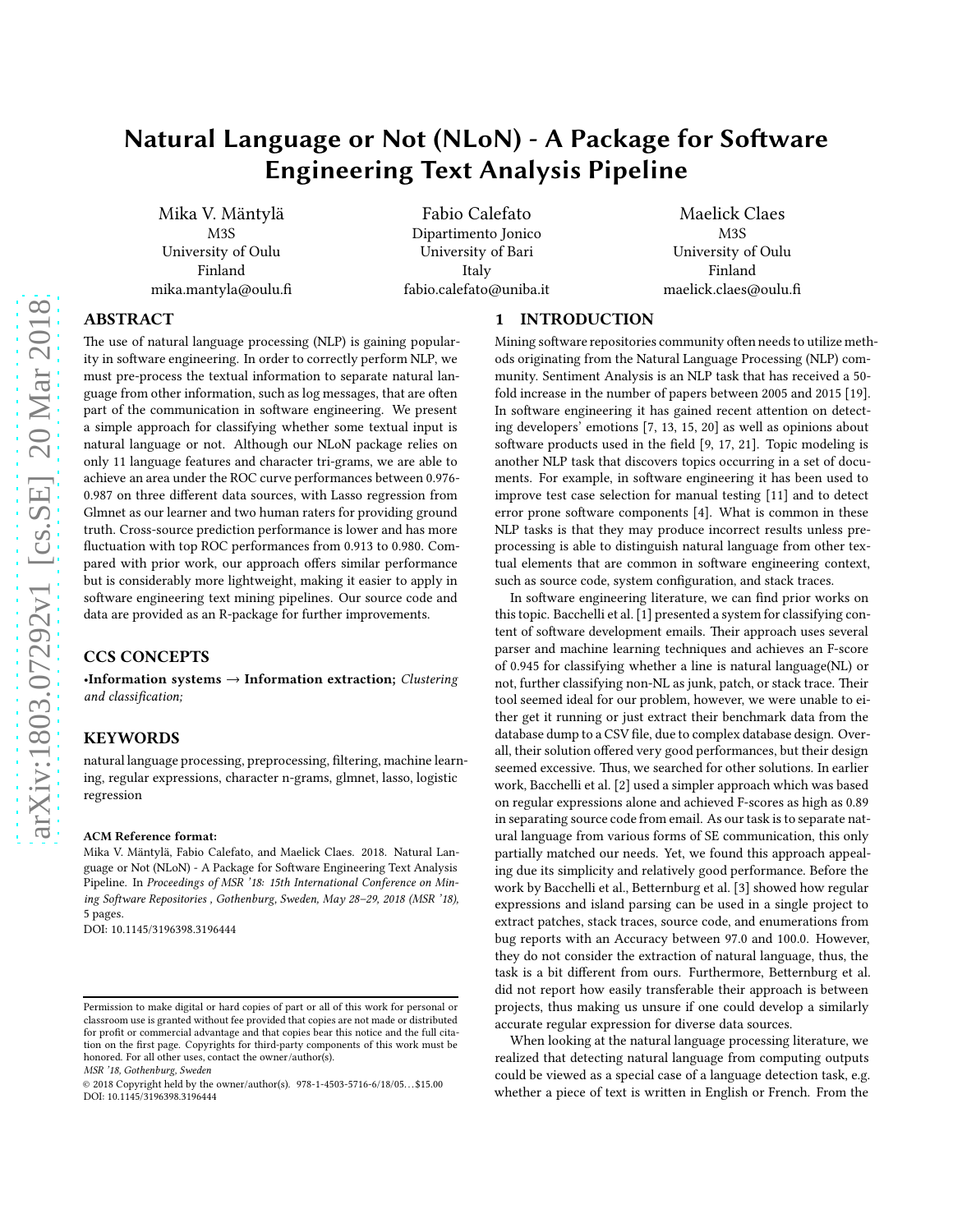language detection literature, e.g. [\[14\]](#page-4-14), we learned that different language features can be used, and it seemed that very good performances are achieved by extracting character n-grams between three to five characters.

#### 2 METHODOLOGY

Using ideas originating from software engineering and language detection, we aim at creating a lightweight classifier tool that would take a line of text as input and predict whether it is Natural Language or Not (NLoN). The tool is currently available as an open-source R package on GitHub [\[18](#page-4-15)].

We want the cost of moving our tool between projects manageable in terms of effort and expertise. To control effort, we decided that it should require no more than 2,000 lines of text for training. According to our experience, manually labeling a single line takes about 3 seconds meaning that 2,000 lines can be labeled in 1 hour and 40 minutes. However, counting in some breaks and time needed to think about borderline cases, we think it is realistic to budget 4 hours for annotating project-specific data that can be incorporated in adaptations of the tool. In order to minimize expertise and effort, we decided to use machine learning rather than regular expressions. Although regular expression and parsers can offer excellent accuracy [\[3](#page-4-13)], they may require significant expertise when adapting them from one project to another. The adaption of regular expressions also requires investigation of the project under study. We think that effort is better spent in manual data labeling, whose results are then fed to a machine learner that decides whether a particular regular expression is a good predictor or not.

We utilized 3 data sources with 2,000 samples each. First, we have Comments made on the Mozilla issue tracker for projects where most of the professional development happens, i.e., Firefox, Core, and Firefox OS. In total, the repository has over 6 million issue comments. Second, we have Chat entries retrieved from the public Slack archive of Kubernetes. In particular, we downloaded 16K random entries from the #kubernetes-dev channel, where we expected to find more representative examples of chat entries mixing natural language with code. Third, we have Email messages mined from one of the mailing list archives of the Apache Lucene project. Similarly, we downloaded the entire content (25K message) of the lucene-dev mailing list, where we expected to find more emails containing natural language content interleaved with code snippets.

The first and second authors performed independent labeling. We noticed that oversight errors in human labeling occurred between 1 and 2% of the labels for both labelers. After these errors were fixed, the labelers agreed on 97 to 98% of the lines. To keep our presentation of results tidy, we only use the labels of the second rater (= second author). The first rater (= first author) was responsible for the NLoN-package implementation, thus, it is possible that his ratings are influenced by the feature engineering done for the machine learning model. Thus, the use of the second rater who was not involved in the tool implementation offers unbiased text labels. Still, we note that there is no meaningful difference in our classifier performance between raters.

For machine learning, we implemented two approaches: feature engineering (FEng) and character tri-grams (C3gram). Feature engineering is inspired by the success of regular expressions of past work [\[2,](#page-4-12) [3\]](#page-4-13). Yet, we do not interpret regular expressions as absolute rules where matching certain condition would classify the input as NL or non-NL. Rather we extract them as language features and feed the results to our machine learning algorithm, e.g. if the line ends with "{", it is fed as 1, or as 0 otherwise. Additionally, feature engineering uses statistics of each line such as the ratio of non-letter characters and the ratio of capital letters. All feature engineering predictors are shown in Table [3.](#page-2-0) Ten of our eleven features were created when working with our first data set, but to our surprise these features also performed very well with the two other data sets. In the end, we only found one extra feature that improved performance. However, we think that there is room for improvement in future works.

Character tri-grams were suggested by language detection literature, e.g. [\[14\]](#page-4-14). We were afraid that due to our small sample size (2,000 lines) and the limited amount of contents each line holds, that tri-grams would not perform very well. Language detection approaches offer good performance starting from 25 characters and top performance is reached at 60 characters [\[14\]](#page-4-14), requirements that are not met by many of our input lines. Also, the number of samples in the language detection can go up to millions [\[14](#page-4-14)].

Glmnet implements a generalized linear model with a penalty. It was chosen as our machine learning tool due to its fast performance, robustness, and ability to handle large and sparse input space with multiple correlating inputs [\[6](#page-4-16)]. Due to these features, penalized regressions are regarded as a recommended strategy for natural language processing tasks [\[8\]](#page-4-17). Glmnet performs both variable selection and regularization, which prevent over-fitting by limiting the model complexity with a penalty term lambda. This ensures that we can test language features with high dimensionality, e.g. character tri-grams, without having to worry about feature selection or over-fitting. The ability to do feature selection as part of prediction has made Glmnet gain interest in the defect prediction community as well [\[22\]](#page-4-18). We use Glmnet for performing binomial logistic lasso regression and optimize its 10-fold cross-validation performance with respect to the area under the ROC curve (AUC). We report a performance at lambda min which gives the maximum mean AUC in cross validation. We repeated the cross validation 5 times and use the median performance in our results to counter the effects of non-balanced data partitioning.

## 3 RESULTS

#### 3.1 Within-source prediction

Table [1](#page-2-1) shows the results of machine learning using Glmnet with 10-fold cross validation. In all cases, we can see that both AUC and F-scores are above 0.9, and in many cases above 0.95. Combining both feature engineering and character tri-grams always offers a superior performance but it also contains the highest number of variables. The F-scores are shown to make backward comparison to previous papers easier. As reported in Bacchelli et al. [\[1](#page-4-11)], their work resulted in F-scores up to 0.945. Our F-scores are between 0.959 and 0.970. From past work we found no execution times and our very brief execution time tests show that our tool can classify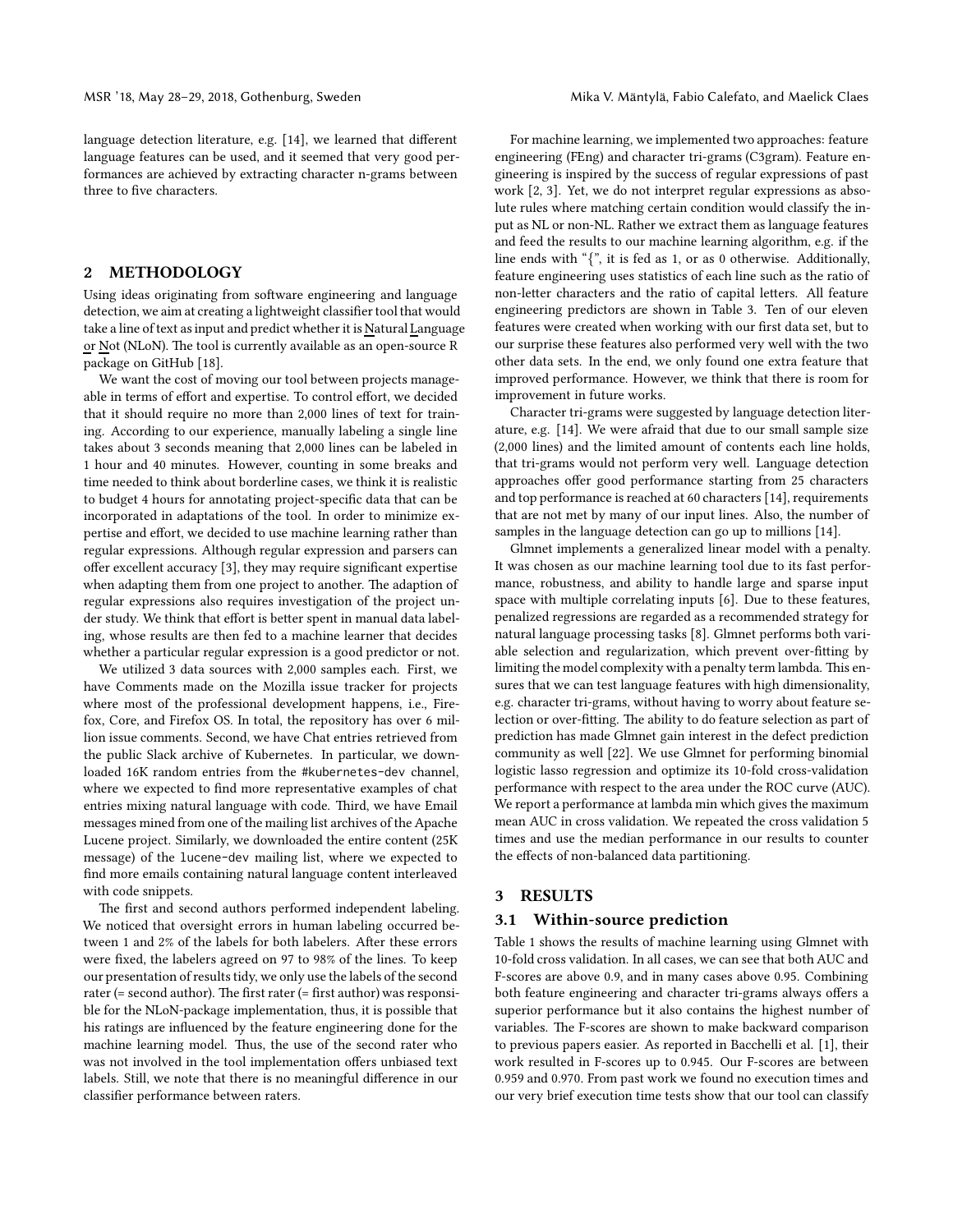<span id="page-2-1"></span>Natural Language or Not (NLoN) - A Package for Software Engineering Text Analysis PipelBR '18, May 28-29, 2018, Gothenburg, Sweden

Table 1: Classification performance

|            |                    | Comments | Chat  | Email  |
|------------|--------------------|----------|-------|--------|
| NL lines   |                    | 64.8%    | 83.4% | 63.6 % |
|            | FEng               | 0.984    | 0.971 | 0.969  |
| <b>AUC</b> | C3 <sub>gram</sub> | 0.973    | 0.951 | 0.962  |
|            | Both               | 0.987    | 0.976 | 0.981  |
|            | FEng               | 0.957    | 0.957 | 0.938  |
| F1         | C3 <sub>gram</sub> | 0.918    | 0.935 | 0.918  |
|            | Both               | 0.959    | 0.970 | 0.959  |

1,000, 10,000, and 100,000 lines in 0.3s, 2.6s. and 27s respectively with a personal computer using a single core and logical unit.

For the remainder of this paper, we will only report and discuss AUC measures. Unlike F-measure, AUC is threshold-independent, i.e., it does not depend on selecting a cutoff value that the model uses to decide whether an instance is to be classified as either positive or negative. Threshold-dependent measures can lead to different and conflicting conclusions [\[23](#page-4-19)]. Besides, the three experimental datasets described earlier are imbalanced: the instances of the class NL outnumber those in the other class non-NL (see Table [1\)](#page-2-1). This problem, referred to as class imbalance [\[10\]](#page-4-20), can significantly compromise both the performance of the learning algorithms and the reliability of the assessment metrics. However, because it is threshold-independent, AUC is better at providing a reliable measure of the classification performance in presence of imbalanced datasets [\[12\]](#page-4-21).

# 3.2 Feature Engineering (FEng)

Table [2](#page-2-2) shows normalized feature engineering coefficients at optimal penalty (lambda.min) while Table [3](#page-2-0) explains each coefficient. A positive sign of a coefficient means that the coefficient increases the probability of a line being natural language, while negative values decrease it. We can notice that most of the coefficients have the same sign in all three data sets, meaning they predict towards the same end result. The coefficients are normalized, meaning that their size indicates their importance. An empty cell indicates that predictor is not selected for the model. For example, we can see that the number of stop-words, i.e. very common English words such "it" and "the", strongly predicts natural language while the ratio of special characters predicts the opposite.

For stop words, we used a list included in MySQL database but we removed source code specific words, e.g. "for" and "while". We included the number of stop words twice with different ways of tokenizing character streams to words as we found that, depending on the data, a different tokenization was required. Coefficient values show that our decision was correct as both stop-word predictors are meaningful for all three data sets.

#### 3.3 Character tri-grams (C3gram)

For character trigrams, we did some pre-processing. We changed all numbers to zeros as we figured that recognizing numbers would be important but the exact numbers would not matter for our task. We also converted all characters to lower case as we noticed no performance difference when keeping casing. We do realize that ratio of capital letters is a predictor in feature engineering, but still,

## <span id="page-2-2"></span>Table 2: Normalized coefficients for model FEng

|                            | Comments | Chat    | Email   |
|----------------------------|----------|---------|---------|
| r.caps                     | $-0.40$  | $-0.11$ | 0.14    |
| r.specials                 | $-2.04$  | $-0.41$ | $-1.13$ |
| r.numbers                  | $-0.90$  | $-0.21$ |         |
| l.words                    | $-1.59$  | $-0.85$ | $-2.54$ |
| $n$ .sw                    | 1.80     | 2.31    | 0.91    |
| $n$ .sw $2$                | 0.59     | 0.29    | 0.30    |
| last.c.code                | $-0.15$  | 0.04    | $-0.63$ |
| c <sub>1</sub> -3. letters | 0.29     | 0.06    | 0.33    |
| last.c.nl                  | 1.42     | 0.90    | 0.50    |
| n.emoticons                | 0.64     | 0.05    |         |
| first.c.at                 |          | 1.58    |         |

Table 3: Feature engineering predictors

<span id="page-2-0"></span>

| Abbreviation   | Explanation                                       |
|----------------|---------------------------------------------------|
| r.caps         | Ratio of capital letters                          |
| r.specials     | Ratio of chars not alphanumeric or whitespace     |
| r.numbers      | Ratio of numbers                                  |
| l.words        | Length of words                                   |
| $n$ .sw        | Number of stop-words split with white space       |
| $n$ .sw $2$    | Number of stop-words split with tokenize_words    |
| last.c.code    | Is last character typical in code, e.g. $\{$ or ; |
| n.c1-3.letters | Number of letters in first three characters       |
| last.c.nl      | Is last character typical in NL, e.g. ? or .      |
| n.emoticons    | Number of emoticons                               |
| first.c.at     | Is first character of line @-sign                 |

as keeping capitals offered no performance improvement, we removed them. Perhaps with larger training data it would be meaningful.

Table [4](#page-3-0) shows the number of selected predictors and trigrams at minimum lambda, which gives the maximum AUC, but also for 1se lambda, which gives the most regularized (penalized) model such that AUC is within one standard deviation of the maximum. Utilizing not the best model but one that is one standard deviation away from it (lambda 1se) is an heuristic often used in machine learning, when several predictors are present, which slightly sacrifices model accuracy to select a simpler model whose accuracy is similar to the best model [\[5](#page-4-22), [16\]](#page-4-23)

We have many character trigrams in our input data, between 8740 and 11169, but in all cases less than 10% of those are selected as predictors for the best model. The number of selected tri-grams varies between 304 and 597. When we go for the simpler model, whose performance is within one standard deviation from the best model, we find that for the Chat messages from Kubernetes only 1.4% of the trigrams (149/11169) are used in prediction. In the case of the Comments from Mozilla and the Mails from Lucene, the percentages are 2.8 and 2.4 percent respectively.

The reduction in the number of predictors of the simpler model is even more evident in the model combining both tri-grams and feature engineering (see Table [5\)](#page-3-1). The best model, using both, has a number of predictors between 138 and 447, while the simpler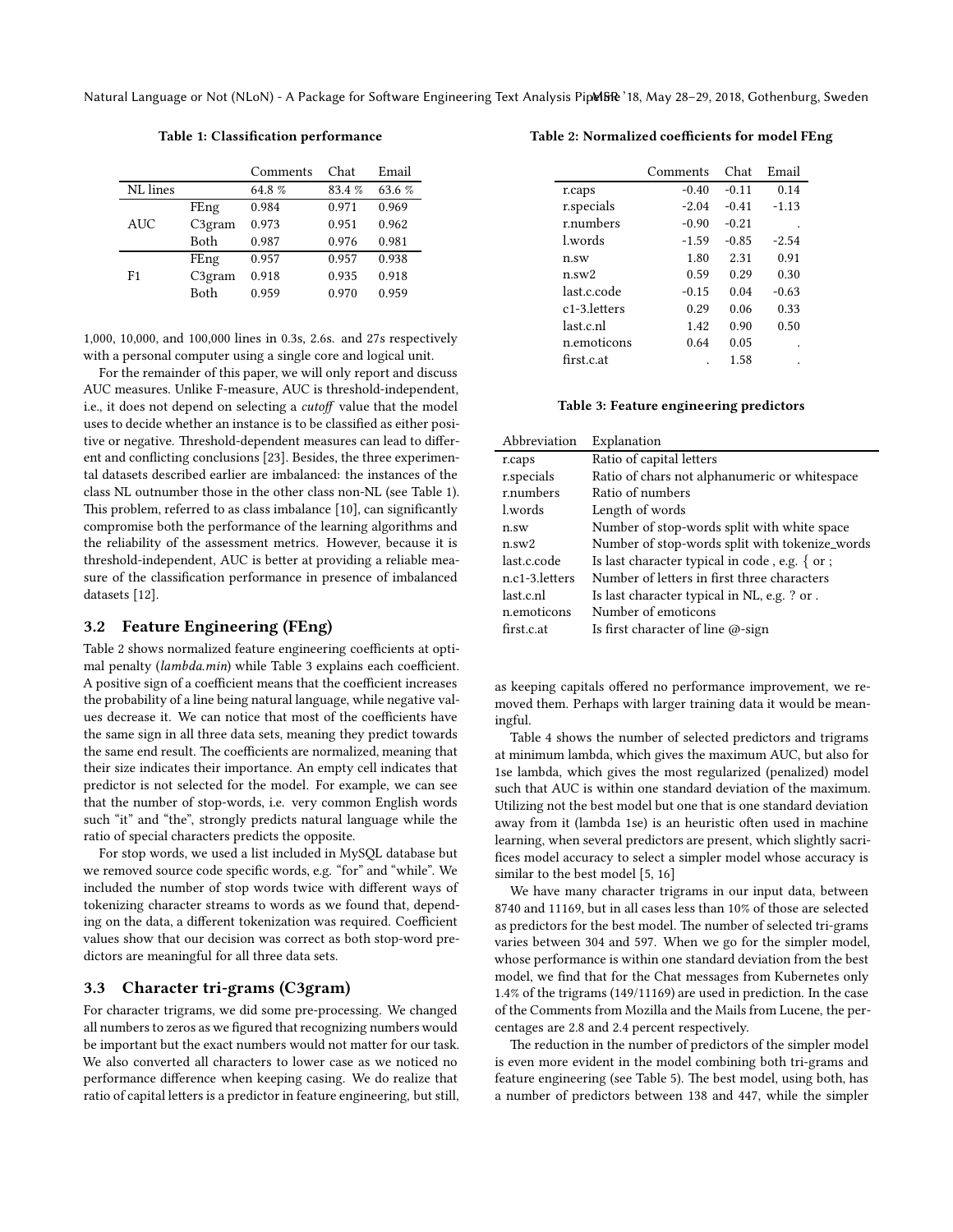<span id="page-3-0"></span>Table 4: Number of predictors and performance at two different lambda values for model C3gram

|                      | Comments | Chat  | Email |
|----------------------|----------|-------|-------|
| C <sub>3</sub> grams | 11169    | 9101  | 8740  |
| AUC (lambda min)     | 0.973    | 0.951 | 0.962 |
| selected 3-grams     | 464      | 304   | 554   |
| AUC (lambda 1se)     | 0.966    | 0.949 | 0.959 |
| selected 3-grams     | 133      | 129   | 210   |

<span id="page-3-1"></span>Table 5: Number of predictors and performance at two different lambda values for model Both

|                         | Comments | Chat  | Email |
|-------------------------|----------|-------|-------|
| Features (C3grams+FEng) | 11180    | 9112  | 8751  |
| AUC (lambda min)        | 0.987    | 0.976 | 0.981 |
| selected features       | 406      | 138   | 383   |
| AUC (lambda 1se)        | 0.986    | 0.973 | 0.980 |
| selected features       | 48       | 27    | 68    |

model, giving nearly identical performance, uses between 27 to 68 predictors.

#### 3.4 Cross-source prediction

We were also interested on how would our tool perform in cross-source prediction task. Table [6](#page-3-2) shows these results. The first column (i) shows the results of the 10-fold cross validation using all the six thousand samples of the three source. We can see that in comparison to using just source-specific data (see Tables [1](#page-2-1) and [6\)](#page-3-2) the performance of character tri-grams slightly improves as it is higher than the midpoint of the range of within source prediction (0.968 vs. range 0.951-0.973), while the performance of feature engineering slightly reduces (0.970 vs range 0.969-0.984). This matches our expectation that character tri-grams do better with larger data sets as they are sparse in comparison to feature engineering numbers that can be computed from every line. When using both feature engineering and character tri-grams with all data, we achieve a performance of 0.982, while the performance of using only source specific data gives results varying between 0.987 and 0.976. We conclude that using all the data neither improves nor weakens the performance.

For cross-source prediction (see the last three columns in Table [6\)](#page-3-2), we can see that using the Kubernetes Chat messages and the Lucene Email messages to predict Mozilla issue Comments (ii) works out surprisingly well with AUC up to 0.980, which is almost as good as using Mozilla's own data (AUC 0.987, see Table [1\)](#page-2-1). On the other hand using Mozilla issue Comments and Kubernetes Chat messages to predict Lucene Emails (iv) offers much weaker performances with the best AUC at 0.913, which is considerable weaker than using Lucene mailing list's own data (0.981).

Our cross-prediction results show that directly using our data one can get very good performances when filtering out non-natural language text in a software engineering context. Nevertheless, we recommend labeling a data set for each source as the effort is quite low (estimated only four hours) and the performance is very likely to be better.

<span id="page-3-2"></span>

| Table 6: Cross-source prediction results (AUC) |  |  |  |
|------------------------------------------------|--|--|--|
|------------------------------------------------|--|--|--|

|               | (i)      | (ii)          | (iii) | (iv)  |
|---------------|----------|---------------|-------|-------|
|               | All (CV) | Comments Chat |       | Email |
| F-engineering | 0.970    | 0.975         | 0.964 | 0.911 |
| Char 3-grams  | 0.968    | 0.946         | 0.914 | 0.880 |
| Both          | 0.982    | 0.980         | 0.957 | 0.913 |

# 3.5 Limitations and future work

Our approach is relatively simple and offers very good performance in three different source types from three different projects. However, the results from three sources cannot be used to claim that our solution would work in all other software engineering contexts. In addition, we only tried one machine learning method (i.e., Glmnet) with default settings, and it is possible that other algorithms could offer better results. Therefore, we welcome others to try and improve our solution that is available online alongside our data.

It is typical to have a mix of natural language and code in a line of text. When labeling we always consider these mixed lines as natural language lines. Based on reviewer feedback, we think it might be worthwhile to have a third class for the mixed lines. Such mixed lines would require further processing and they would need to be fed to another tool implementing parsing to separate the contents. Overall, one could challenge our choice of using line granularity, which was selected as we aimed for simplicity rather than perfection. Furthermore, we note that we did not assessed how NLoN performs with respect to different programming languages.

Finally, the tool is only tested with an English language context and uses English stop-word list as part of the detection. The minimal requirement to use this tool in another language context would be to replace the English stop-word list with one of the corresponding language. Languages with numerous conjugated forms would probably also need lemmatization and pre-processing before our tool could be used.

## 4 CONCLUSIONS

In this paper, we have presented a solution to separate natural language from other text inputs that are common in software engineering such as stack traces or source code. From the software engineering domain, we derived the idea of using regular expressions to separate input in different types. However, we do not follow regular expression matches as absolute rules but rather as information that is fed to machine learning. We also extract other language features such as the ratio of capital letters and the number of the most common English words, i.e. stop words. Finally, from the language detection literature, we borrowed the idea of extracting character tri-grams as further information to feed our machine learning model. Our best model achieves an area under ROC curve performance from 0.976 to 0.987 in three different source types (bug tracker issue comments, chat messages, and email) which originate from three different projects (Mozilla Firefox, Kubernetes and Apache Lucene).

When we originally came up with the problem that natural language should be separated from non-natural language while performing NLP tasks like as sentiment analysis or topic modeling, we were sure that a solution to this problem would be openly available.